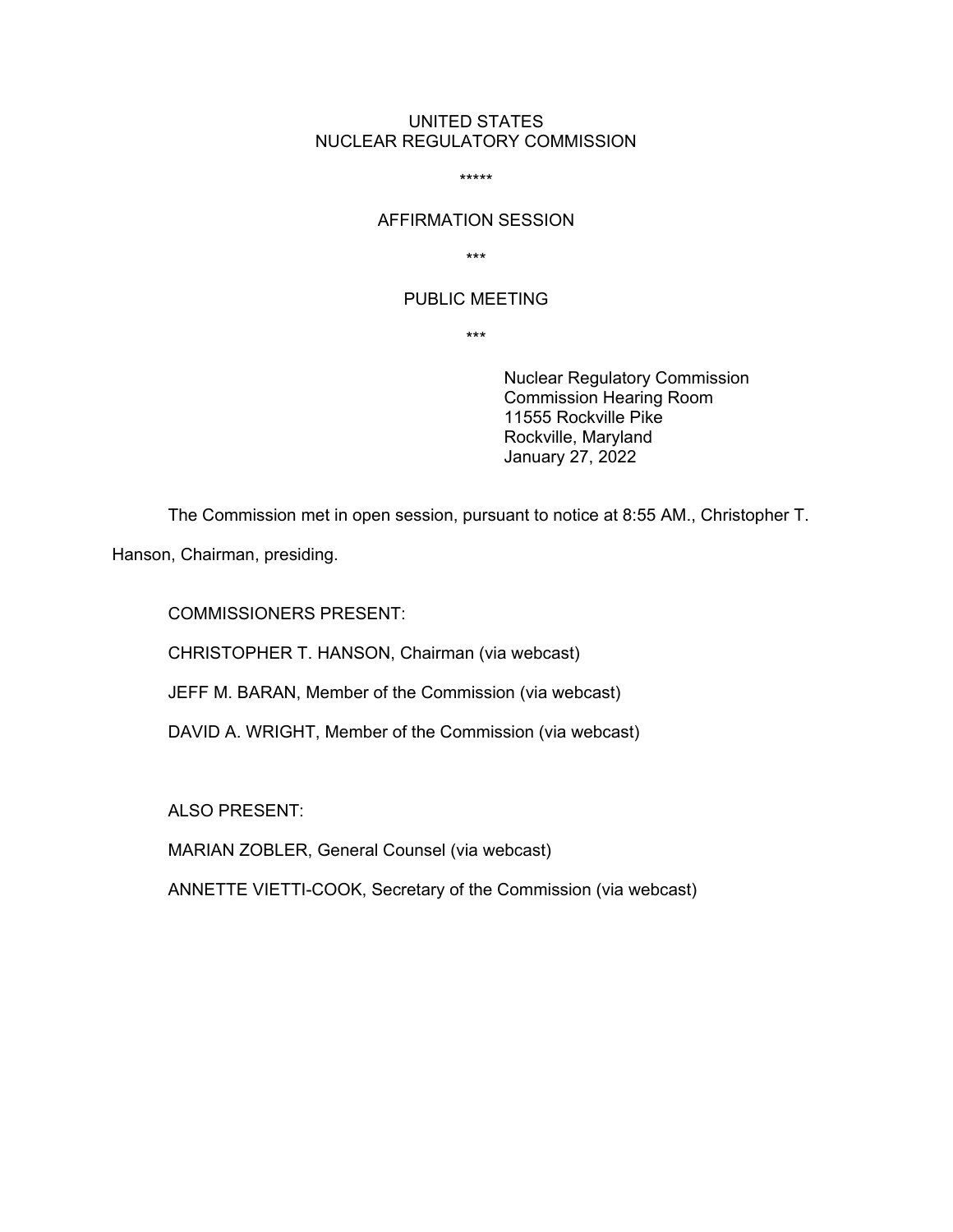### **DISCLAIMER**

This is an unofficial transcript of a meeting of the United States Nuclear Regulatory Commission on January 27, 2022, conducted via webcast. The meeting was open to the public. This transcript has not been reviewed, corrected or edited, and it may contain inaccuracies.

The transcript is intended solely for general information purposes. As provided by 10 CFR 9.103, it is not part of the formal or informal record of decision of the matters discussed. Expressions of opinion in this transcript do not necessarily reflect final determination or beliefs. No pleading or other paper may be filed with the Commission in any proceeding as the result of, or addressed to, any statement or argument contained herein, except as the Commission may authorize.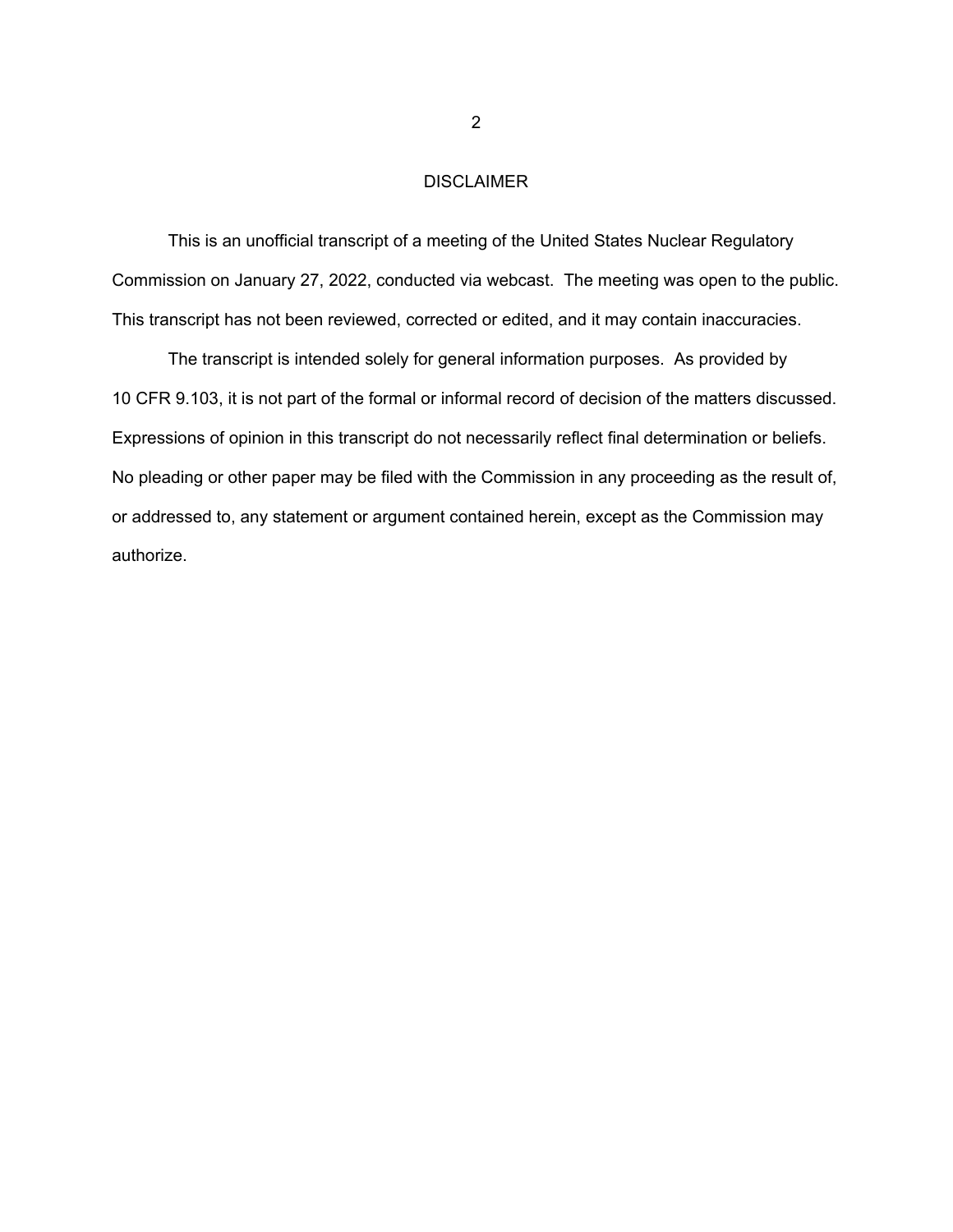[8:55 a.m.]

#### P R O C E E D I N G S

 CHAIRMAN HANSON: Good morning, I am Christopher Hanson, Chairman of the Nuclear Regulatory Commission, and I am presiding over this public affirmation session, which is being conducted by webcast.

 Joining me are the other currently serving members of the Commission, Commissioner Baran and Commissioner Wright. Also joining us this morning are the Secretary of the Commission, Annette Vietti-Cook and our General Counsel, Marian Zobler. This meeting is open to the public. Madam Secretary, I believe we have one item for affirmation. Would you lead the Commission through?

 ANNETTE VIETTI-COOK: Yes. Today's item is SECY-18-0058 – Draft Final Rule— Enhanced Weapons, Firearms Background Checks, and Security Event Notifications (RIN-3150-AI49; NRC-2011-0014, NRC-2011-0015, NRC-2011-0017, and NRC-2011-0018).

 The Commission is being asked to act on a final rule that amends the NRC's security regulations to implement the Commission's authority under Section 161A of the Atomic Energy Act of 1954, as amended; modifies existing requirements for licensee physical security event notifications; and adds new requirements for licensees to report suspicious activities.

 The Commission has voted to approve the publication and implementation of this final rule subject to the changes noted in the attachment. The Commission has also certified, under the Regulatory Flexibility Act that this rule will not have significant economic impact on a substantial number of small entities.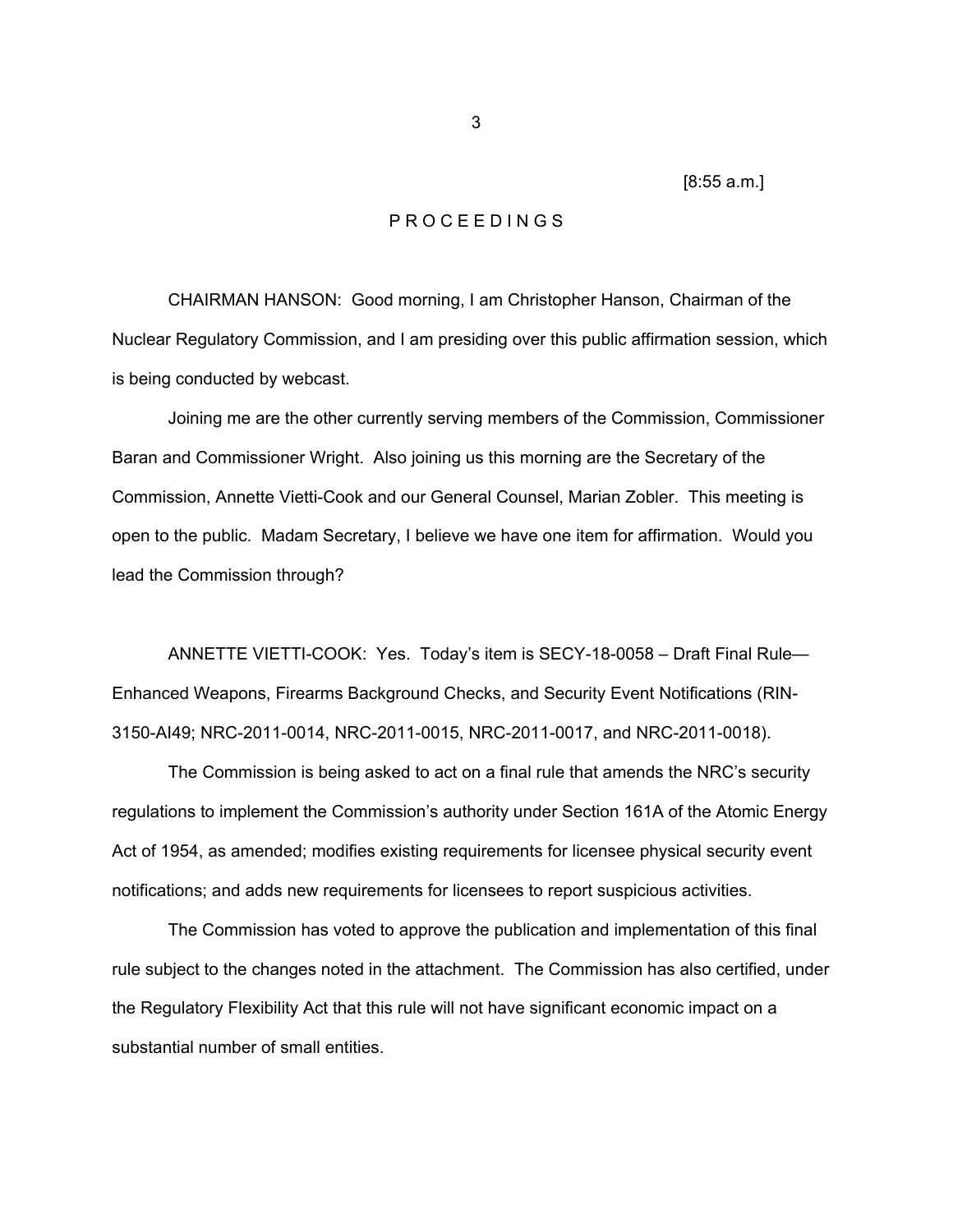Would you please affirm your votes?

 CHAIRMAN HANSON: Aye. COMMISSIONER BARAN: Aye. COMMISSIONER WRIGHT: Aye.

ANNETTE VIETTI-COOK: That's all I have. Thank you

 CHAIRMAN HANSON: Thank you, Madam Secretary. Would any members of the Commission like to make comments regarding the decision just reached?

 CHAIRMAN HANSON: With that, thank you all for your participation, I'll call the affirmation session to a close. And at 9:00, about three minutes, hence, we will start our Strategic Programmatic Overview of the Decommissioning and Low-Level Waste and Nuclear Materials Users Business Lines. Thank you.